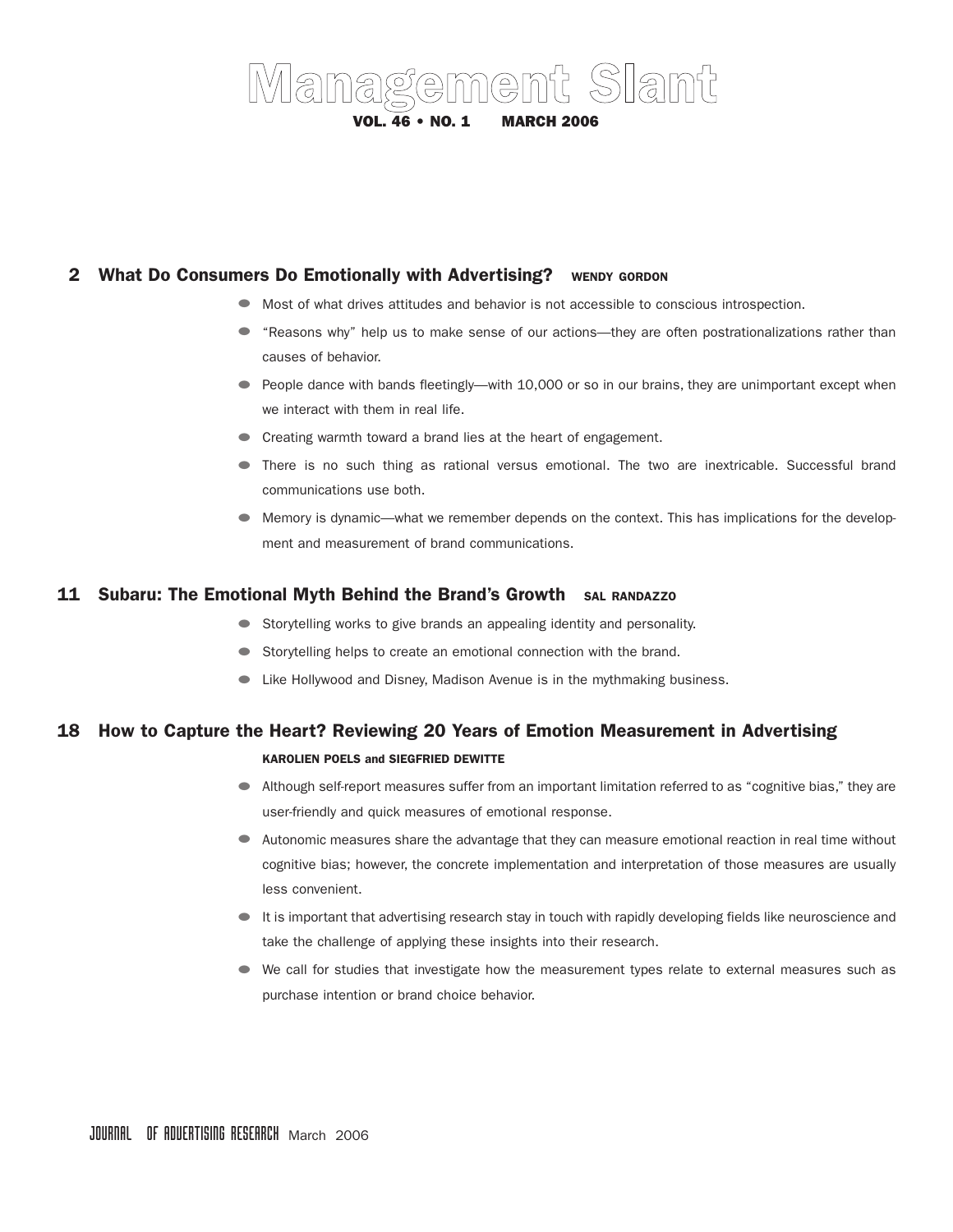## **38 Measuring Emotion—Lovemarks, The Future Beyond Brands** JOHN PAWLE and PETER COOPER

- Emotions heavily interact with and influence so-called "rational" brand decisions; therefore, brands these days need not just to perform well and be respected but also have to build strong loving relationships with consumers.
- Measuring emotions is therefore key to brand strategy and communication. We show how to measure emotions by combining qualitative insights with quantitative statistical confidence into an integrated "qualiquant" method.
- Emotions account for some 63–85 percent of brand decision making depending on the product category.
- This article also proposes a new working model of the ways in which emotional and rational processes work and interact together in creating strong brand relationships.

#### 49 Reconsidering Recall and Emotion in Advertising ABHILISHA MEHTA and SCOTT C. PURVIS

- Multiple measures are needed to fully understand the various facets of advertising effectiveness, and recall is one of these important measures that does well for both types of advertising, be it emotional or rational.
- Brain theorists today do not agree with the two hemisphere/left-right brain division. In fact, there is only one memory of the advertising that includes all elements—the visuals, music, words, experiences—and it is distributed throughout the brain, raising questions about the commonly accepted emotional/ cognitive advertising and recall relationship.
- Results show emotional advertising is not penalized by recall, and emotional content in well-executed commercials can actually boost recall. As a result, recall does not miss the emotion in advertising that builds brands.

### 57 Memory Change: An Intimate Measure of Persuasion KATHRYN A. BRAUN-LATOUR and GERALD ZALTMAN

- Because consumers may be unwilling to admit advertising's influence, there is a need to develop indirect measures of advertising response.
- The memory integration paradigm assesses how deeply advertising information has become integrated into consumers' own belief systems.
- This paradigm can be used by advertisers to determine whether or not their advertising message has made an emotional and enduring impact on consumers.

j

j

j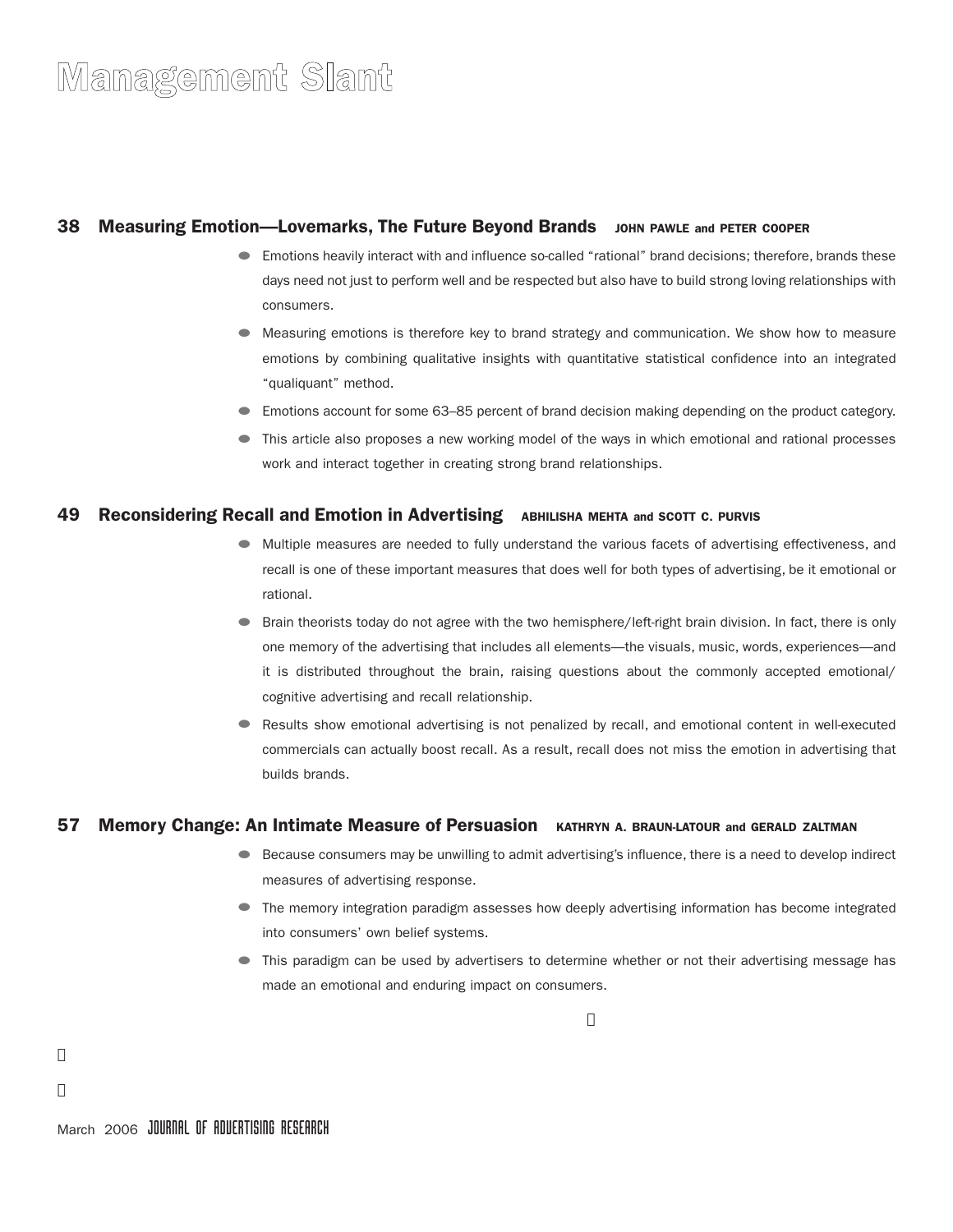## 73 Effects of Advertising Likeability: A 10-Year Perspective EDITH SMIT, LEX VAN MEURS, and PETER NEIJENS

- Advertising has been perceived less positively over the years.
- Advertising likeability, especially the entertaining and humorous aspects, influences processing effects.
- Advertising relevance is more important for changing someone's opinions.
- Product type influences the relationship between advertising likeability and advertising recall.

#### 84 Persuasive Talk: Is It What You Say or How You Say It? HENRY C. BOYD III

- A viewer's assessment of delivery seems to trigger emotional response. Therefore, when advertisers craft humorous or upbeat commercials, they should pay particular attention to how the actors in the advertisement deliver their lines.
- A viewer's assessment of dialogue affects traditional measures of persuasion, namely attitudinal and behavioral response.
- A viewer's assessment of delivery can undermine the effect of dialogue on attitudinal and behavioral response. Preliminary findings suggest that use of accents by the actors may interfere with a viewer's cognitive processing.

### 93 Using Viewer Attitudes to Evaluate TV Program Effectiveness HENRY ASSAEL and DAVID F. POLTRACK

- Positive attitudes toward a program must carry over into greater likelihood of watching that program if there is to be any link between program environment and commercial effects.
- Attitudinal data are as closely related to subsequent Nielsen ratings as are prior ratings.
- Without positive attitudes, familiarity is not a positive influence on subsequent exposure.
- Qualitative measures (specifically, current program attitudes) should be used in the upfront negotiations between advertisers and the networks in evaluating program effectiveness.

### 102 The Demographic and Psychographic Antecedents of Attitude toward Advertising

#### MOHAN J. DUTTA-BERGMAN

- The informational utility of advertising in consumer decision making is greater among older, less educated, and lower income segments of the population.
- The consumer who uses information from advertising in purchasing decisions is more likely to be health conscious, brand conscious, and innovative in his/her purchasing decisions.
- Support for advertising regulation was stronger among older consumers, women, and consumers with lower levels of education and income.
- Support for advertising regulation is greatest among those segments of the population that are conservative and environmentally conscious